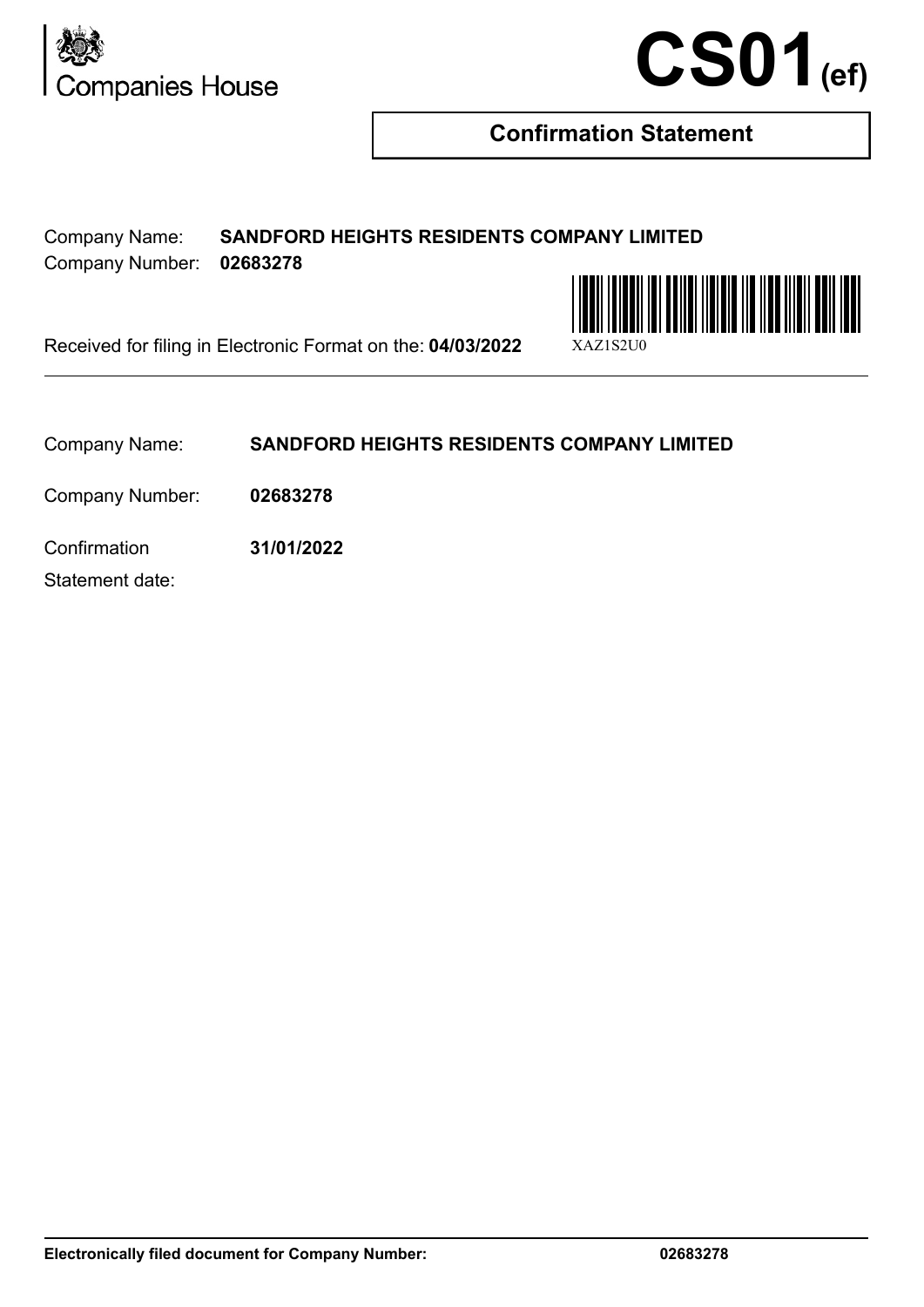## **Full details of Shareholders**

The details below relate to individuals/corporate bodies that were shareholders during the review period or that had ceased to be shareholders since the date of the previous confirmation statement.

Shareholder information for a non-traded company as at the confirmation statement date is shown below

| Shareholding 1:           | 1 ORDINARY shares held as at the date of this confirmation statement                                                      |
|---------------------------|---------------------------------------------------------------------------------------------------------------------------|
| Name:                     | <b>DAWN ABBOTT</b>                                                                                                        |
| Shareholding 2:<br>Name:  | 1 ORDINARY shares held as at the date of this confirmation statement<br><b>ANNE ADDYMAN</b><br><b>PETER ADDYMAN</b>       |
| Shareholding 3:           | 1 ORDINARY shares held as at the date of this confirmation statement                                                      |
| Name:                     | <b>R BURTON</b>                                                                                                           |
| Shareholding 4:<br>Name:  | 1 ORDINARY shares held as at the date of this confirmation statement<br><b>NATHAN GODIN</b><br><b>HAYLEY TERESA GODIN</b> |
| Shareholding 5:<br>Name:  | 1 ORDINARY shares held as at the date of this confirmation statement<br><b>DAVID HARRIS</b><br><b>JANE HARRIS</b>         |
| Shareholding 6:           | 1 ORDINARY shares held as at the date of this confirmation statement                                                      |
| Name:                     | <b>JENNIFER HAUPTFLEISCH</b>                                                                                              |
| Shareholding 7:           | 1 ORDINARY shares held as at the date of this confirmation statement                                                      |
| Name:                     | <b>D M JAMES</b>                                                                                                          |
| Shareholding 8:           | 1 ORDINARY shares held as at the date of this confirmation statement                                                      |
| Name:                     | <b>MICHAEL JAMES JENKINS</b>                                                                                              |
| Shareholding 9:<br>Name:  | 1 ORDINARY shares held as at the date of this confirmation statement<br><b>MARK JENNER</b><br><b>HEATHER JENNER</b>       |
| Shareholding 10:<br>Name: | 1 ORDINARY shares held as at the date of this confirmation statement<br><b>JAGANATH RAJENDR</b><br><b>P SACHIE</b>        |
| Shareholding 11:          | 1 ORDINARY shares held as at the date of this confirmation statement                                                      |
| Name:                     | <b>BEN MILLER</b>                                                                                                         |
| Shareholding 12:          | 1 ORDINARY shares held as at the date of this confirmation statement                                                      |
| Name:                     | <b>ELISA PARSONS</b>                                                                                                      |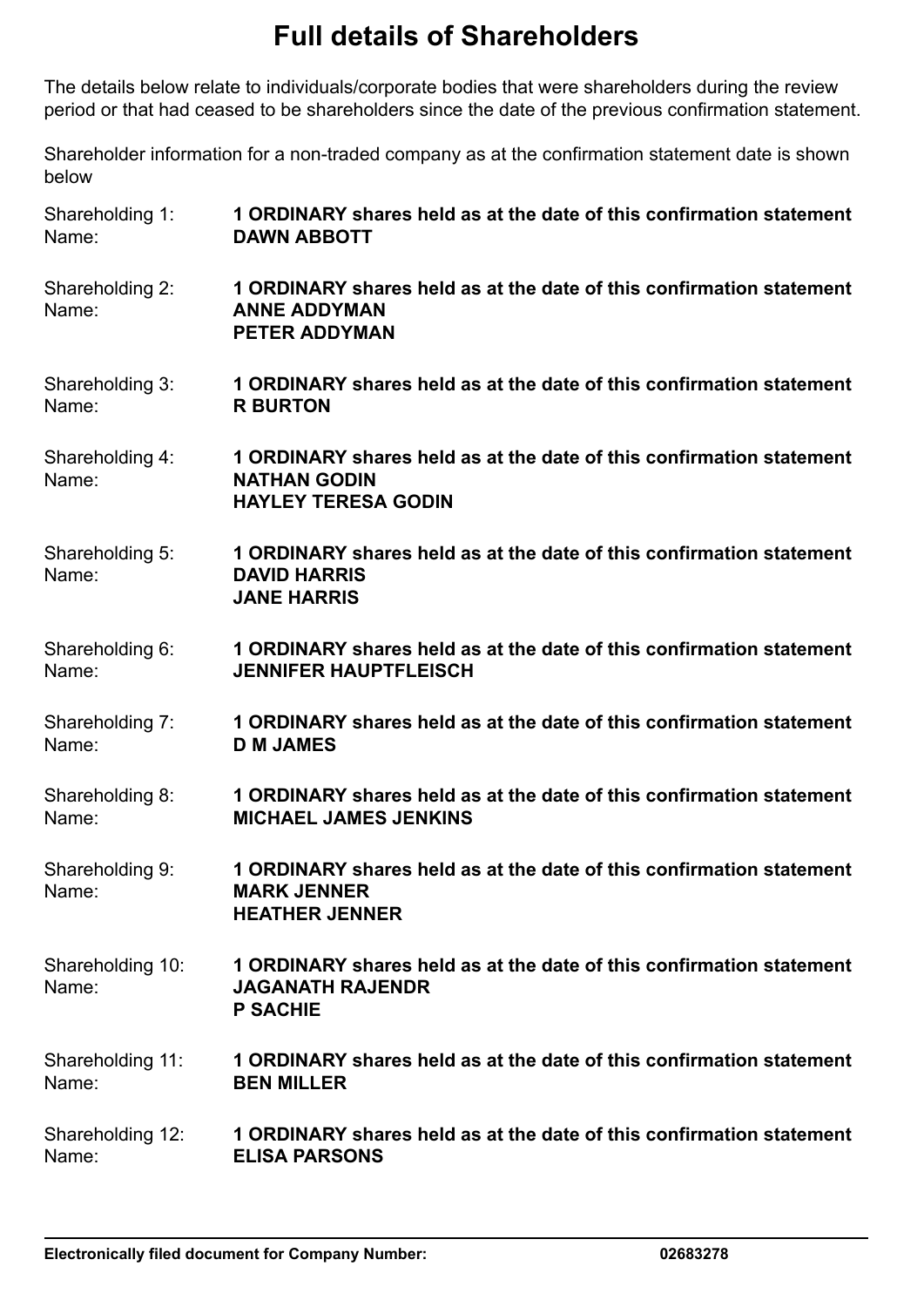| Shareholding 13:          | 1 ORDINARY shares held as at the date of this confirmation statement                                                                                                 |
|---------------------------|----------------------------------------------------------------------------------------------------------------------------------------------------------------------|
| Name:                     | <b>ALAN W RAWLINGS</b>                                                                                                                                               |
| Shareholding 14:          | 7 ORDINARY shares held as at the date of this confirmation statement                                                                                                 |
| Name:                     | <b>SANDFORD HEIGHT RESIDENTS</b>                                                                                                                                     |
| Shareholding 15:          | 1 ORDINARY shares held as at the date of this confirmation statement                                                                                                 |
| Name:                     | <b>VICTORIA LOUISE PULLEN</b>                                                                                                                                        |
| Shareholding 16:<br>Name: | 1 ORDINARY shares held as at the date of this confirmation statement<br><b>STEPHANIE IRENE WESTWOOD</b><br><b>BENJAMIN THOMAS WESTWOOD</b><br><b>ROBERT WESTWOOD</b> |
| Shareholding 17:<br>Name: | 1 ORDINARY shares held as at the date of this confirmation statement<br><b>NICOLA JANE WOODFORD</b><br><b>MARK ASHLEY YOUNG</b>                                      |
| Shareholding 18:<br>Name: | 1 transferred on 2021-03-26<br>0 ORDINARY shares held as at the date of this confirmation statement<br><b>PAOLA FERRANTE</b><br><b>GIOVANNA FERRANTE</b>             |
| Shareholding 19:          | 1 ORDINARY shares held as at the date of this confirmation statement                                                                                                 |
| Name:                     | <b>REBECCA PEARSON</b>                                                                                                                                               |
| Shareholding 20:<br>Name: | 1 ORDINARY shares held as at the date of this confirmation statement<br><b>SHIRLEY LEWIS</b><br><b>H J O'CONNOR</b>                                                  |
| Shareholding 21:<br>Name: | 1 ORDINARY shares held as at the date of this confirmation statement<br><b>VERA HIRAWATI RAE</b><br><b>RICHARD JOHN RAE</b>                                          |
| Shareholding 22:          | 1 ORDINARY shares held as at the date of this confirmation statement                                                                                                 |
| Name:                     | <b>NICOLA HELEN CROSS</b>                                                                                                                                            |
| Shareholding 23:          | 1 ORDINARY shares held as at the date of this confirmation statement                                                                                                 |
| Name:                     | <b>IONA PENRICE</b>                                                                                                                                                  |
| Shareholding 24:          | 1 ORDINARY shares held as at the date of this confirmation statement                                                                                                 |
| Name:                     | <b>RHYS JOHN GRIFFITHS</b>                                                                                                                                           |
| Shareholding 25:          | 1 ORDINARY shares held as at the date of this confirmation statement                                                                                                 |
| Name:                     | <b>JACK MICHAEL TRODD</b>                                                                                                                                            |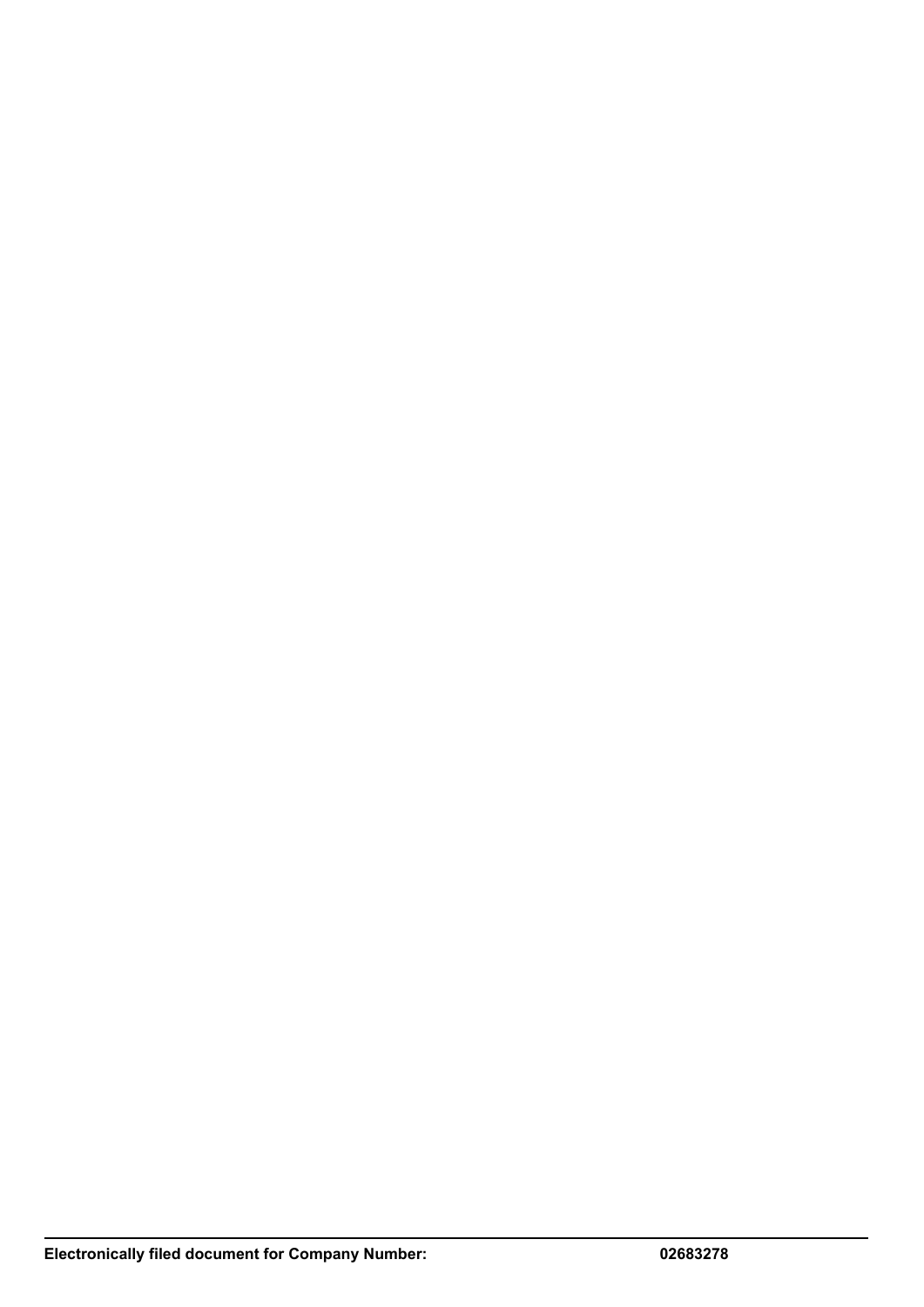## **Confirmation Statement**

I confirm that all information required to be delivered by the company to the registrar in relation to the confirmation period concerned either has been delivered or is being delivered at the same time as the confirmation statement